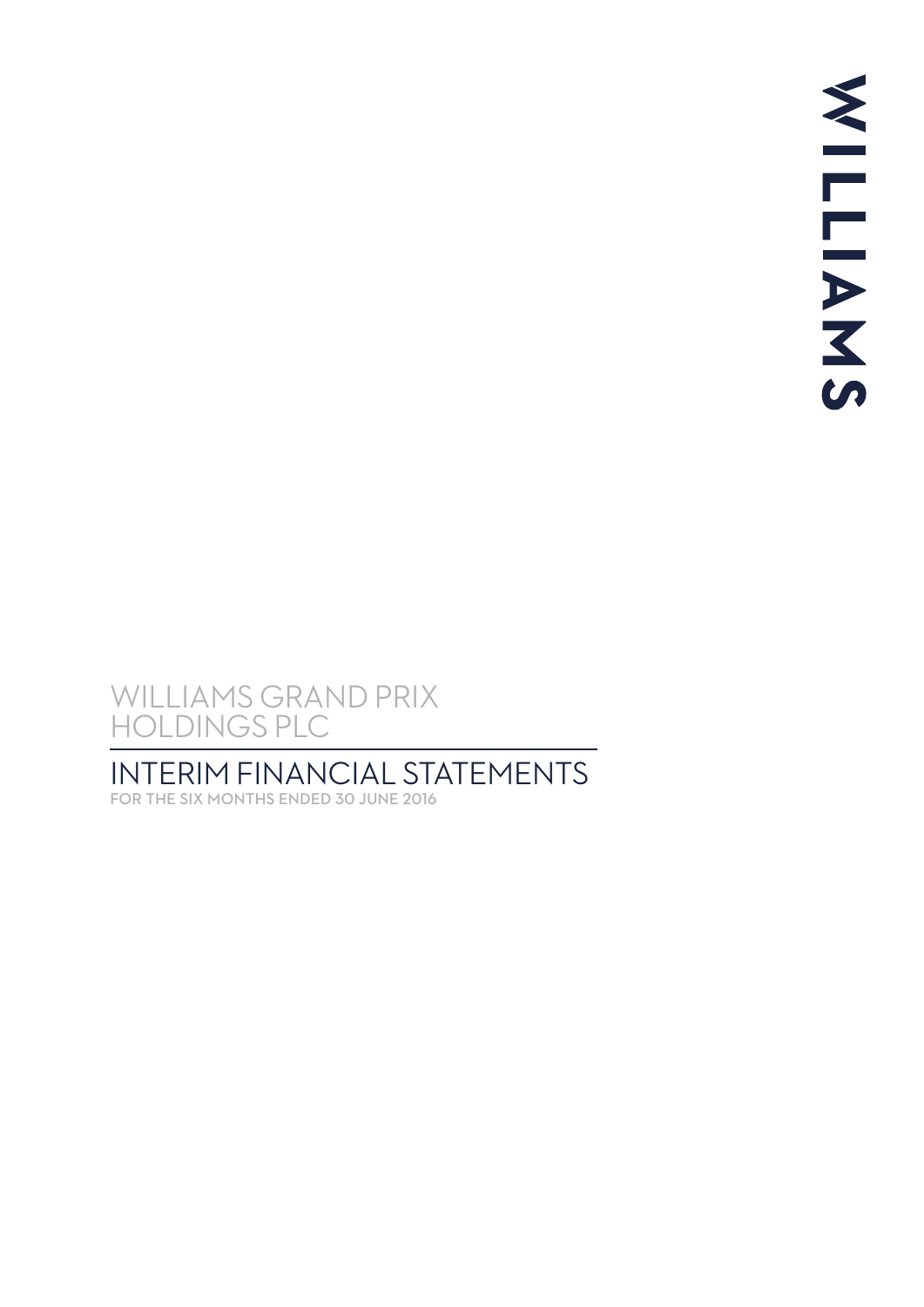INTERIM FINANCIAL STATEMENTS FOR THE SIX MONTHS ENDED 30 JUNE 2016 (REGISTRATION NUMBER: 07475805)

Williams Grand Prix Holdings PLC (WGPH, Ticker: WGF1) today announced the Group's interim results for the six months to 30 June 2016. WGPH is the holding company of the Williams group of companies, which includes Williams Grand Prix Engineering Limited.

Group revenue grew to £80.0m for the period, compared to £63.1m in the same period in 2015. EBITDA improved from a loss of £1.4m in 2015 to a profit of £7.8m in 2016. The Group generated operating free cash flow of £13.0m for the six-month period (2015: £7.0m).

The Formula One business generated revenues of £51.3m (2015: £51.4m), with an EBITDA of £4.1m (2015: £1.6m). Williams Advanced Engineering generated revenues of £20.6m (2015: £10.8m) with an EBITDA profit of £3.5m (2015: £0.1m).

Mike O'Driscoll, Group Chief Executive Officer, said; "These financial results show strong progress across the Williams Group and continue to validate the approaches we have taken to achieve our core long term objectives of building a championship contending Formula One team and profitable advanced engineering business.

"Williams Advanced Engineering's strong growth in revenue and EBITDA is particularly encouraging. During 2015 there was a determined focus to develop the customer base, and diversify into new markets such as defence and health. We began this year with over 40 projects underway, many of which are long term contracts, and the team is now firmly focused on successfully delivering this work, and building the foundation for a strong and profitable future.

"The Formula One business generated an EBITDA profit of £4.1m for the first half of the year, with the increased year-over-year profit due to a non-recurring sponsorship payment. After finishing a strong third in the Constructors' Championship the past two seasons, and out-performing teams with much larger budgets, the team is in fourth place in this year's Championship. The

evolving Formula One regulations dictate a significant change in car design for the 2017 season, which we embrace enthusiastically as an opportunity to make a step-forward in our track performance.

"There are headwinds that we must face in the second half of 2016 and into 2017, notably the increased costs that are incurred during a period of regulatory change in the sport, and predicted uncertainty in many world economies, and this will impact our near term results."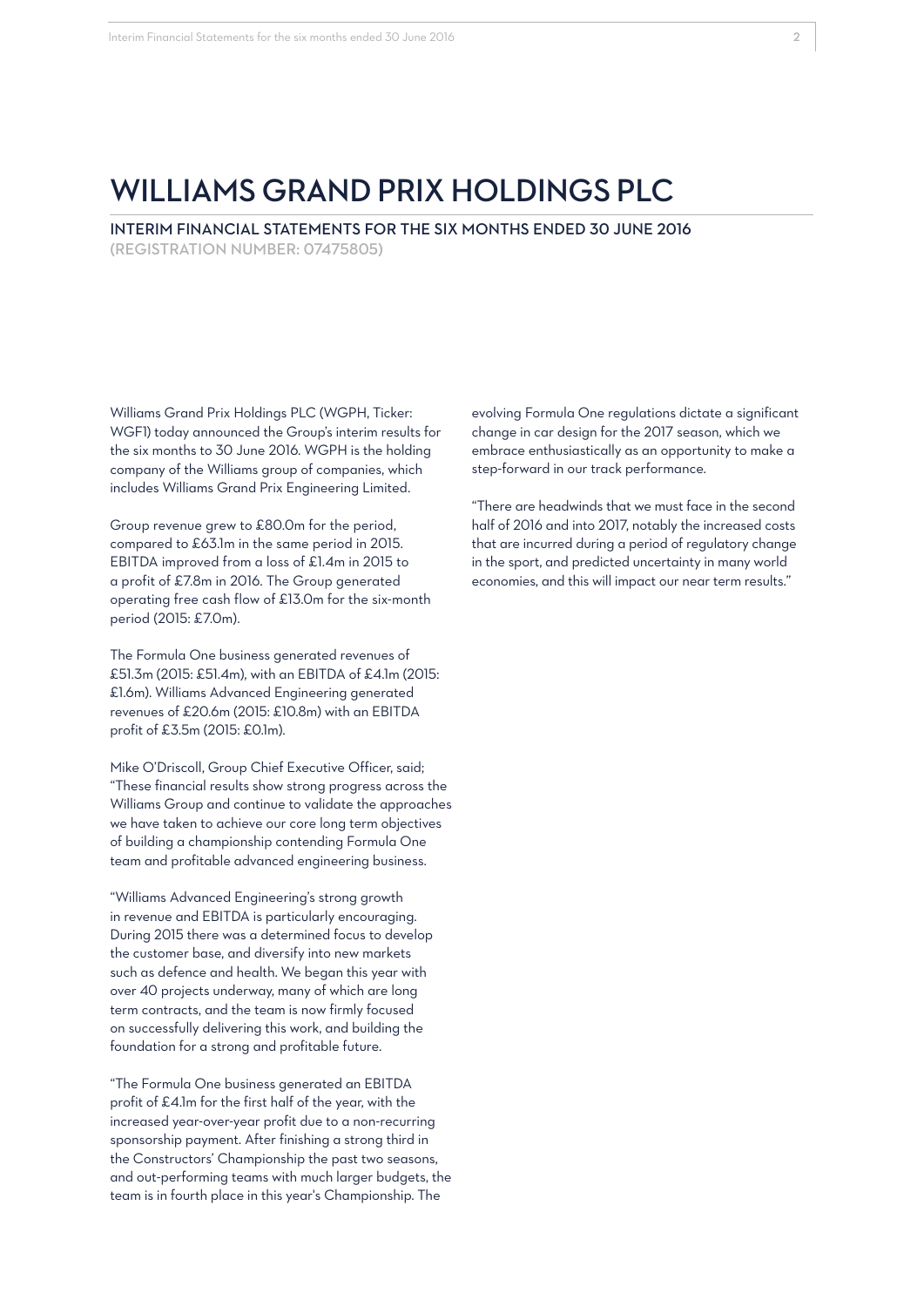CONDENSED CONSOLIDATED STATEMENT OF COMPREHENSIVE INCOME UNAUDITED RESULTS FOR THE SIX MONTHS ENDED 30 JUNE 2016

|                                                                               | <b>Note</b>    | 30 June 2016 | 30 June 2015 |
|-------------------------------------------------------------------------------|----------------|--------------|--------------|
|                                                                               |                | £000         | £000         |
| Revenue                                                                       | 2              | 79,983       | 63,056       |
| Cost of sales                                                                 |                | (28,921)     | (20, 395)    |
| Gross profit                                                                  |                | 51,062       | 42,661       |
| Other operating charges                                                       |                | (55, 854)    | (49,695)     |
| Other operating income                                                        | $\overline{2}$ | 7,482        | 3,015        |
| Group operating profit/(loss)                                                 |                | 2,690        | (4,019)      |
| Interest payable and similar charges                                          | 3              | (498)        | (500)        |
| Profit/(loss) on ordinary activities before taxation                          |                | 2,192        | (4,519)      |
| Tax on profit/(loss) on ordinary activities                                   | $\overline{4}$ |              |              |
| Profit/(loss) on ordinary activities after taxation                           |                | 2,192        | (4,519)      |
| Profit/(loss) for the period attributable to<br>members of the parent company |                | 2,192        | (4,519)      |
| Total comprehensive income/(loss) for the period                              |                | 2,192        | (4,519)      |
| Earnings/(loss) per share                                                     |                |              |              |
| Basic earnings/(loss) per share (pence)                                       | 5              | 22.72        | (46.83)      |
| Diluted earnings/(loss) per share (pence)                                     | 5              | 22.05        | (46.83)      |

These unaudited results are derived entirely from continuing operations.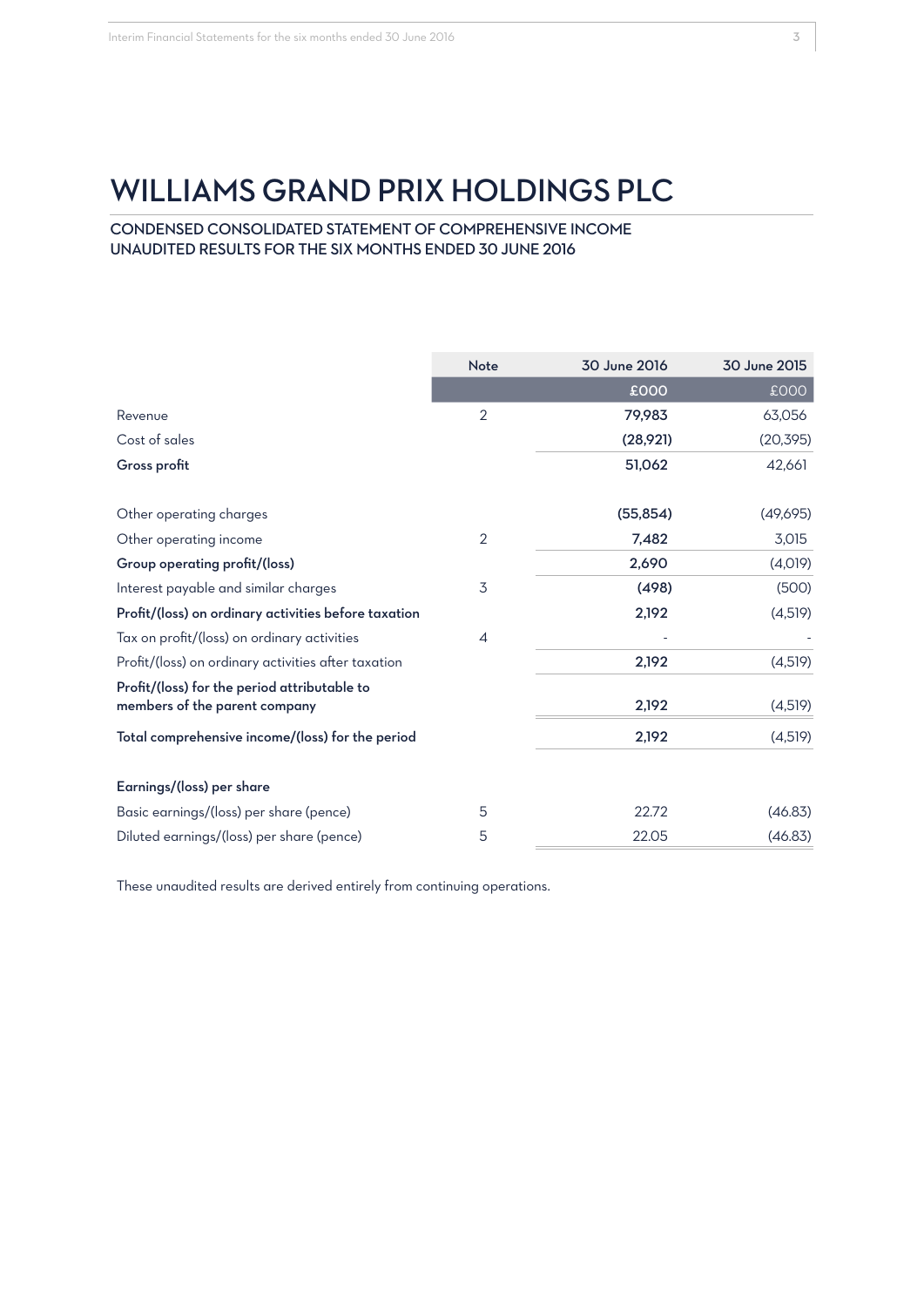CONDENSED CONSOLIDATED STATEMENT OF FINANCIAL POSITION UNAUDITED RESULTS FOR THE SIX MONTHS ENDED 30 JUNE 2016

| Intangible assets<br>Heritage assets<br>Tangible assets<br><b>Current assets</b><br>Stocks<br>Debtors<br>Cash at bank and in hand<br>Creditors: amounts falling due within one year<br>Net current liabilities | 6<br>7 | £000<br>637 | £000      |
|----------------------------------------------------------------------------------------------------------------------------------------------------------------------------------------------------------------|--------|-------------|-----------|
| <b>Fixed assets</b>                                                                                                                                                                                            |        |             |           |
|                                                                                                                                                                                                                |        |             |           |
|                                                                                                                                                                                                                |        |             | 278       |
|                                                                                                                                                                                                                |        | 22,296      | 22,346    |
|                                                                                                                                                                                                                | 8      | 43,907      | 41,488    |
|                                                                                                                                                                                                                |        | 66,840      | 64,112    |
|                                                                                                                                                                                                                |        |             |           |
|                                                                                                                                                                                                                |        | 2,330       | 473       |
|                                                                                                                                                                                                                |        | 34,876      | 39,037    |
|                                                                                                                                                                                                                |        | 12,566      | 1,036     |
|                                                                                                                                                                                                                |        | 49,772      | 40,546    |
|                                                                                                                                                                                                                |        | (76,982)    | (66, 516) |
|                                                                                                                                                                                                                |        | (27, 210)   | (25,970)  |
| Total assets less current liabilities                                                                                                                                                                          |        | 39,630      | 38,142    |
| Creditors: amounts falling due after more than one year                                                                                                                                                        |        | (11,900)    | (13, 135) |
| <b>Net assets</b>                                                                                                                                                                                              |        | 27,730      | 25,007    |
| <b>Capital and reserves</b>                                                                                                                                                                                    |        |             |           |
| Called up share capital                                                                                                                                                                                        |        | 500         | 500       |
| Revaluation reserve                                                                                                                                                                                            |        | 21,996      | 22,046    |
| Other reserves                                                                                                                                                                                                 |        | 1,031       | 500       |
| Profit and loss account                                                                                                                                                                                        |        | 4,203       | 1,961     |
| <b>Total equity</b>                                                                                                                                                                                            |        | 27,730      | 25,007    |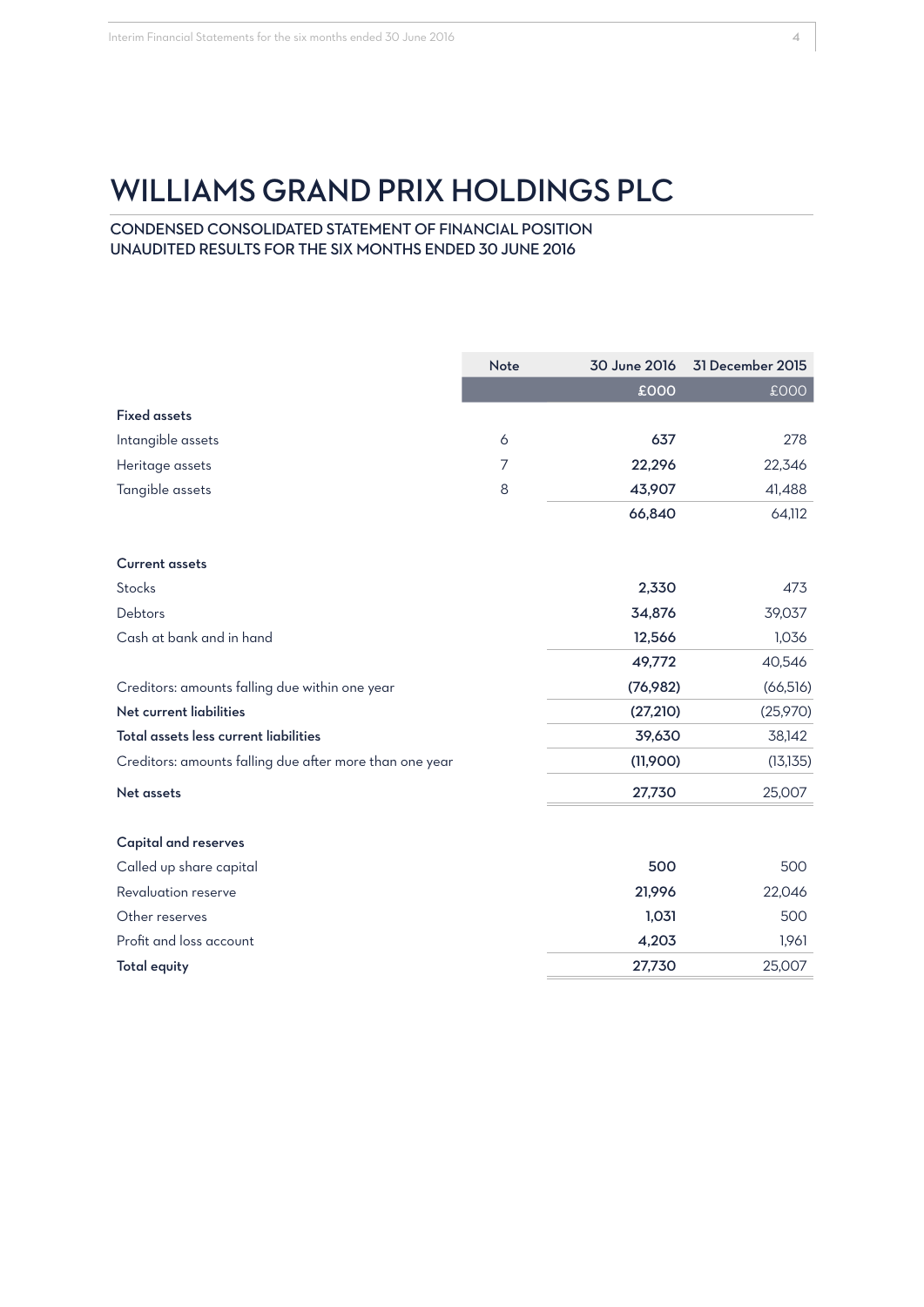CONDENSED CONSOLIDATED STATEMENT OF CHANGES IN EQUITY UNAUDITED RESULTS FOR THE SIX MONTHS ENDED 30 JUNE 2016

|                                                                       | Called<br>up share<br>capital | Revaluation<br>reserve | Other<br>reserves | Profit<br>and loss<br>account | <b>Total equity</b> |
|-----------------------------------------------------------------------|-------------------------------|------------------------|-------------------|-------------------------------|---------------------|
|                                                                       | £000                          | £000                   | £000              | £000                          | <b>COO3</b>         |
| Balance as at 1 January 2015                                          | 500                           | 22,721                 | (268)             | 12,363                        | 35,316              |
| Loss for the period                                                   |                               |                        |                   | (4,519)                       | (4,519)             |
| Total comprehensive loss for<br>the period                            |                               |                        |                   | (4,519)                       | (4,519)             |
| Realisation of profit on<br>revalued assets                           |                               | (450)                  |                   | 450                           |                     |
| Share-based payment<br>transactions                                   |                               |                        | 364               |                               | 364                 |
| Balance as at 30 June 2015                                            | 500                           | 22,271                 | 96                | 8,294                         | 31,161              |
| Balance as at 1 January 2016                                          | 500                           | 22,046                 | 500               | 1,961                         | 25,007<br>2,192     |
| Profit for the period<br>Total comprehensive income<br>for the period |                               |                        |                   | 2,192<br>2,192                | 2,192               |
| Share-based payment<br>transactions                                   |                               |                        | 531               |                               | 531                 |
| Realisation of profit on<br>revalued assets                           |                               | (50)                   |                   | 50                            |                     |
| Balance as at 30 June 2016                                            | 500                           | 21,996                 | 1,031             | 4,203                         | 27,730              |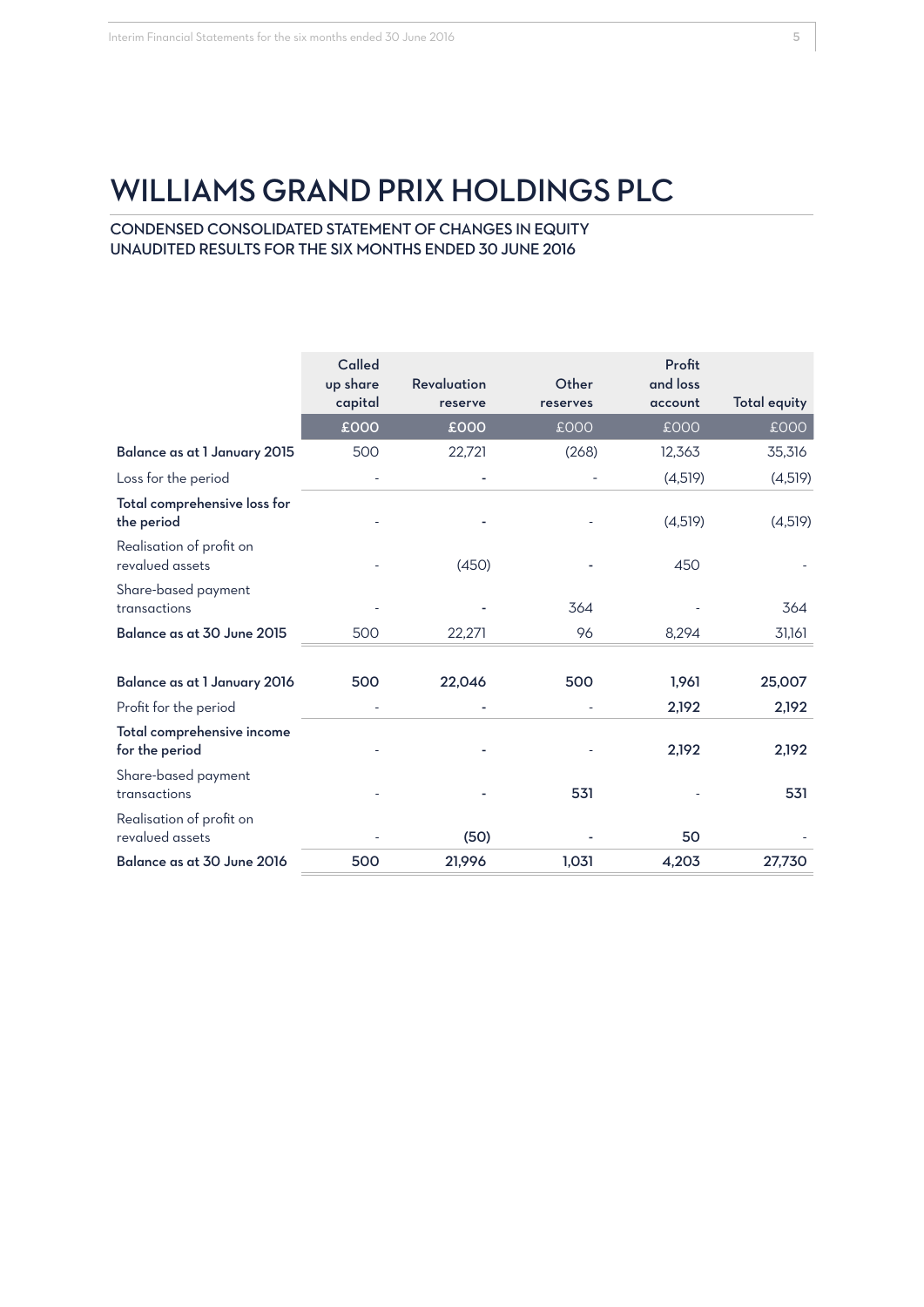## CONDENSED CONSOLIDATED STATEMENT OF CASH FLOWS UNAUDITED RESULTS FOR THE SIX MONTHS ENDED 30 JUNE 2016

|                                                                    | <b>Note</b> | 30 June 2016 | 30 June 2015 |
|--------------------------------------------------------------------|-------------|--------------|--------------|
|                                                                    |             | £000         | £000         |
| Net cash inflow from operating activities                          | 9           | 17,391       | 6,760        |
| Investing activities                                               |             |              |              |
| Payments to acquire fixed assets                                   |             | (4,585)      | (734)        |
| Receipts from the sale of fixed assets                             |             | 161          | 964          |
| Net cash flow from investing activities                            |             | (4, 424)     | 230          |
| <b>Financing activities</b>                                        |             |              |              |
| Interest paid                                                      |             | (498)        | (500)        |
| Value of new loans obtained during the period                      |             |              | 16,000       |
| Repayment of loans and borrowings                                  |             | (770)        | (6,500)      |
| Repayment of capital element of finance leases<br>and HP contracts |             | (169)        | (167)        |
| Net cash flow from financing activities                            |             | (1, 437)     | 8,833        |
| Increase in cash and cash equivalents                              |             | 11,530       | 15,823       |
| Cash and cash equivalents at I January                             |             | 1,036        | 831          |
| Cash and cash equivalents at 30 June                               |             | 12,566       | 16,654       |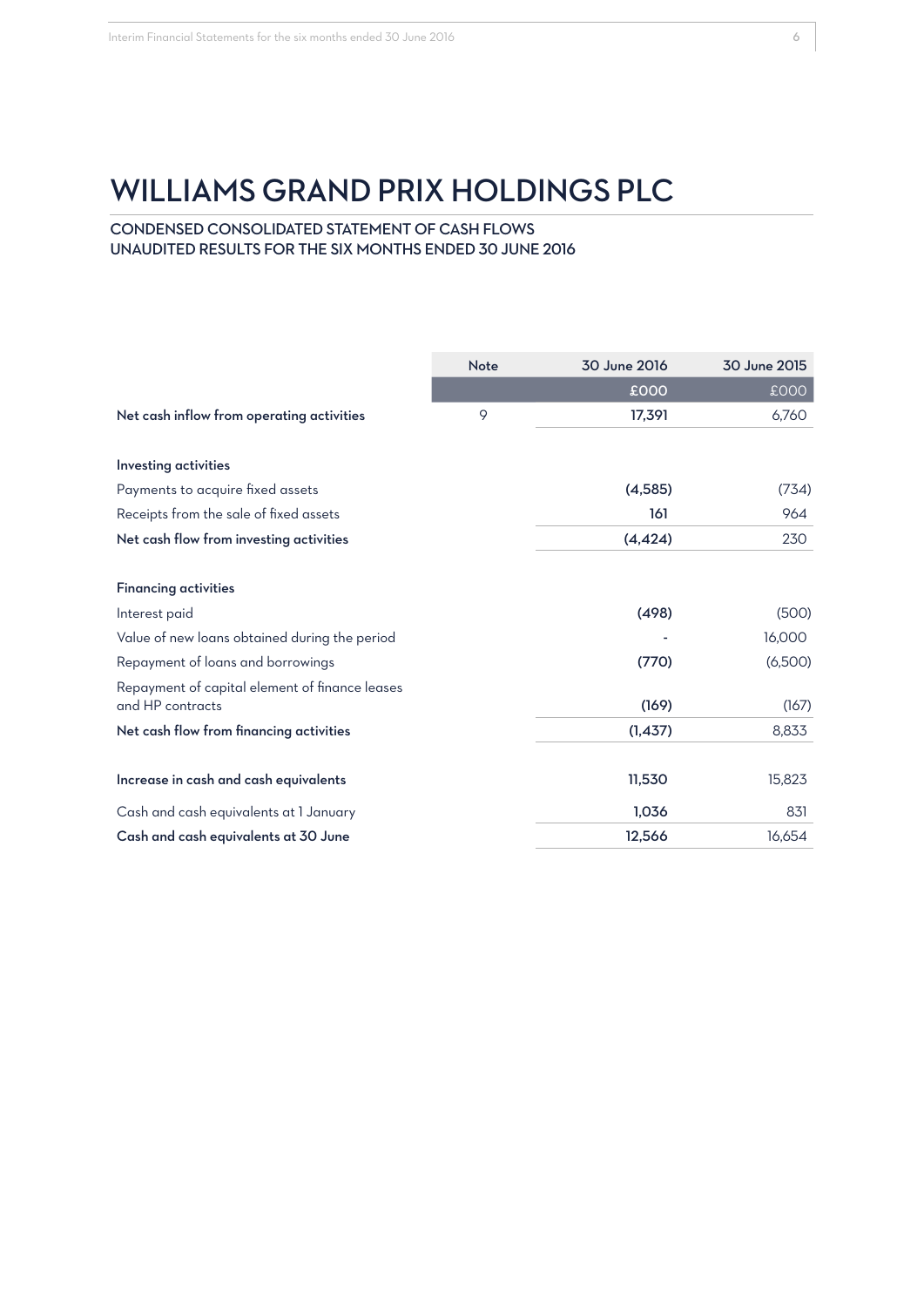## **NOTES TO THE FINANCIAL STATEMENTS**

#### 1. BASIS OF PREPARATION

The Group's interim financial statements have been prepared in compliance with United Kingdom accounting standards, including FRS 104, and under the historical cost convention modified to include the revaluation of heritage assets and the recognition of certain financial assets and liabilities measured at fair value.

The financial statements are prepared in sterling, which is the functional currency of the Group.

The financial information set out in this report does not constitute the Group's statutory accounts for the year ended 31 December 2015 but is derived from those accounts. Statutory accounts for 2015 have been delivered to the registrar of companies. The auditor has reported on those accounts; their reports were (i) unqualified, (ii) did not include a reference to any matters to which the auditor drew attention by way of emphasis without qualifying their report and (iii) did not contain a statement under section 498 (2) or (3) of the Companies Act 2006.

#### GOING CONCERN

The Directors believe that the Group retains its position as a leader in high performance engineering. The Group's global profile, together with its ability to innovate and diversify, provide it with firm foundations for ongoing success, even in an adverse economic climate.

The Group's profit for the period was £2.2 million (2015: loss of £4.5 million). As at 30 June 2016 the Group had net assets of £27.7 million (31 December 2015: £25.0 million) and net current liabilities of £27.2 million (31 December 2015: £26.0 million).

The Group's revenue from its Formula One activities is derived from sponsorship and commercial rights income. This means that in common with all other Formula One racing teams, the timing and amount of significant elements of the Group's cash flows can be variable and

difficult to predict accurately. Historically, sponsorship contract activity was complete before the start of the race season, however the increasing profile of both Williams Martini Racing and Formula One in general means that there remains scope for further sponsorship contracts to be agreed throughout the year.

Revenue is also earned through the Group's Advanced Engineering activities which represents the Group's commercial exploitation of its brand and intellectual property. WAE seeks to build on the existing customer base by securing additional contracts for goods and consultancy services with blue chip partners and is making positive progress in this regard.

The Board has reviewed cash flow forecasts for the twelve months from 13 September 2016. These forecasts only include sponsorship revenue which is already contracted, estimates of other income and expenses and cash outflows due to loan repayments due within the next twelve months. The Directors have reviewed the Group's plans to meet obligations as they fall due and are satisfied at the current time that these plans are appropriate and adequate. The Group has considerable other assets which could be sold or used as security for other fundraising.

As at 30 June 2016 the Group had cash of £12,566,000. The Directors believe that this together with the Group's borrowing facilities with HSBC Bank PLC and anticipated future cash inflows from operations will provide adequate funding for the next twelve months, including meeting the covenant conditions in relation to the Group's borrowings and the repayment of borrowings. The Directors are satisfied that specific actions can be taken if required, including but not limited to the sale of assets already earmarked for disposal, flexibility of incurring costs or the renegotiation of the Group's borrowings in order to ensure that the Group's obligations are met as they fall due.

The Group is well placed to manage business risk effectively and the Board reviews the Group's performance against budgets and forecasts on a regular basis and is satisfied that the Group is performing in line with expectations.

The Directors therefore have a reasonable expectation that the Group has adequate resources to continue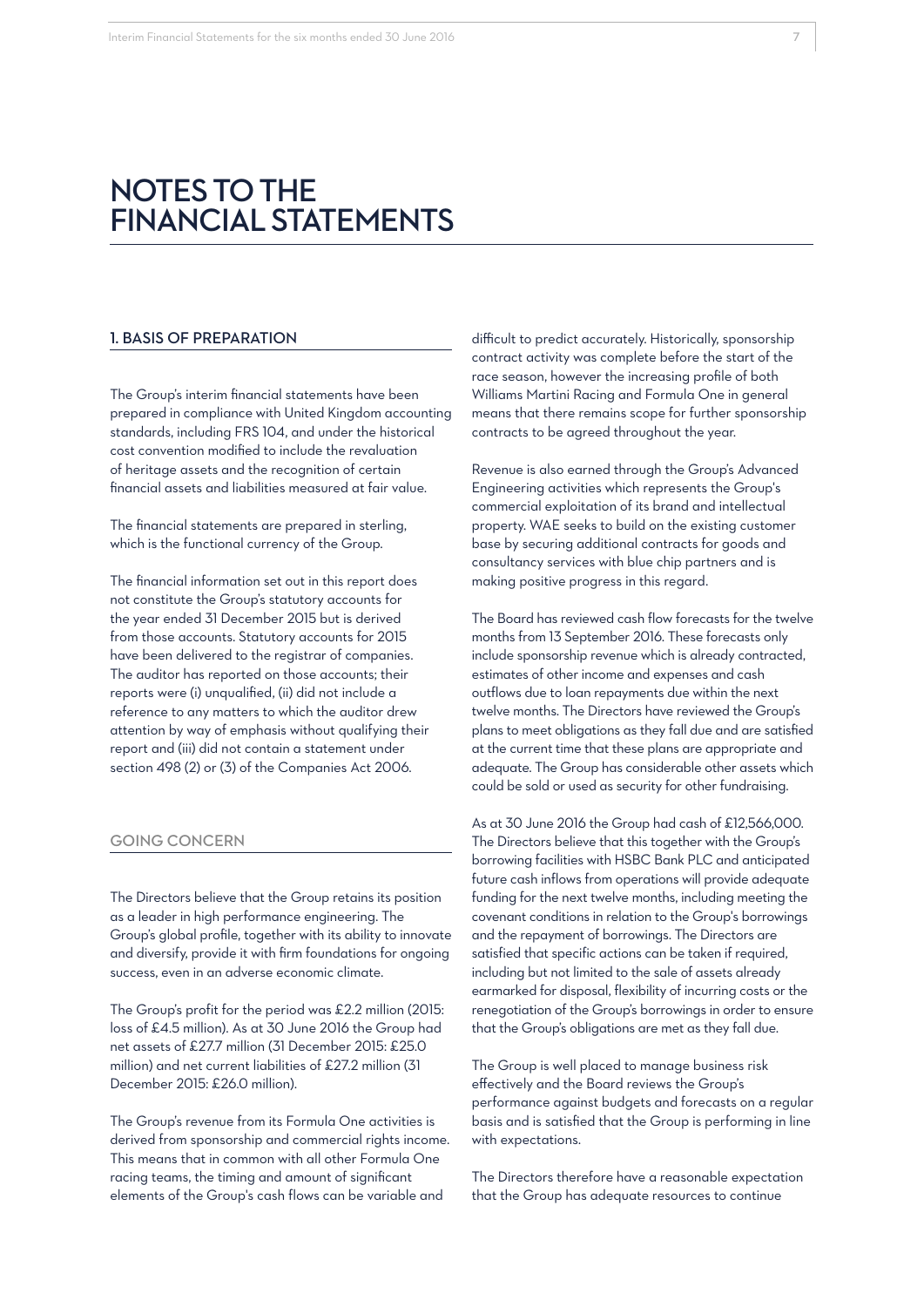in operational existence for the foreseeable future. Thus they continue to adopt the going concern basis of accounting in the preparation of accounts.

## JUDGEMENTS AND KEY SOURCES OF ESTIMATION UNCERTAINTY

The preparation of financial statements requires management to make judgements, estimates and assumptions that affect the amounts reported for assets and liabilities as at the balance sheet date and the amounts reported for revenues and expenses during the period. However, the nature of estimation means that actual outcomes could differ from those estimates. The following judgements (apart from those involving estimates) have had the most significant effect on the amounts recognised in the financial statements.

## REVENUE RECOGNITION FOR WILLIAMS ADVANCED ENGINEERING CONTRACTS

The Group enters into long term contracts to deliver advanced engineering services to customers. These contracts may have a fixed price and extend across a significant period of time. Revenue from these contracts is recognised when the outcome of the contract can be estimated reliably and the relevant services have been performed. Performance is measured by reference to the costs that have been incurred to date as a percentage of the total expected costs for the contract. The revenue recognised could be impacted by future changes in delivery or contract costs that were not considered when the completion of the contract was assessed.

#### TANGIBLE FIXED ASSETS

The depreciation charge for the period is derived after determining an estimate of an asset's expected useful life. Expected useful lives are considered when assets are acquired, and at the end of each period an assessment is made for any indicators that would suggest that these values have changed.

### HERITAGE ASSETS

Heritage assets are revalued every five years. The valuation has been performed by a specialist looking at the cars individually, considering the value inherent in the provenance attached, as well as looking at sales values for similar vehicles where possible. Changes in market conditions could result in a revision to the values that can be attributed to these assets.

## **TAX ATION**

The Group claims Research and Development Expenditure Credits ("RDEC") in respect of its research and development expenditure. The Group recognises the value of the RDEC net of tax as other income in the period in which the underlying research and development expenditure was incurred based on an estimate of the expected recovery.

#### SIGNIFICANT ACCOUNTING POLICIES

## REVENUE

The Group principally earns revenue through sponsorship, commercial rights and engineering services.

Where sponsorship arrangements provide the sponsor with multiple deliverables, contractual revenues are allocated to each deliverable based on the relative fair value of the separate components. The majority of sponsorship revenue is recognised evenly over the course of the year. Where sponsors make payment other than in cash, revenue is recognised based on the fair value of the goods or services received or the fair value of the services provided. Where these amounts cannot be reliably estimated, no revenue is recognised.

Commercial rights revenues in relation to performance in the Constructors' Championship are based on performance in the preceding season. This revenue is recognised across the period of the Constructors' Championship. Other commercial rights revenue is recognised as the respective rights are delivered to the customer.

Engineering service revenue is often related to long term contracts which may have fixed pricing and multiple deliverables. Where the outcome of a transaction can be estimated reliably, revenue associated with the transaction is recognised in the income statement by reference to the stage of completion at the period end. Where the costs of delivering a contract are expected to exceed the revenue from the contract, the loss is recognised immediately.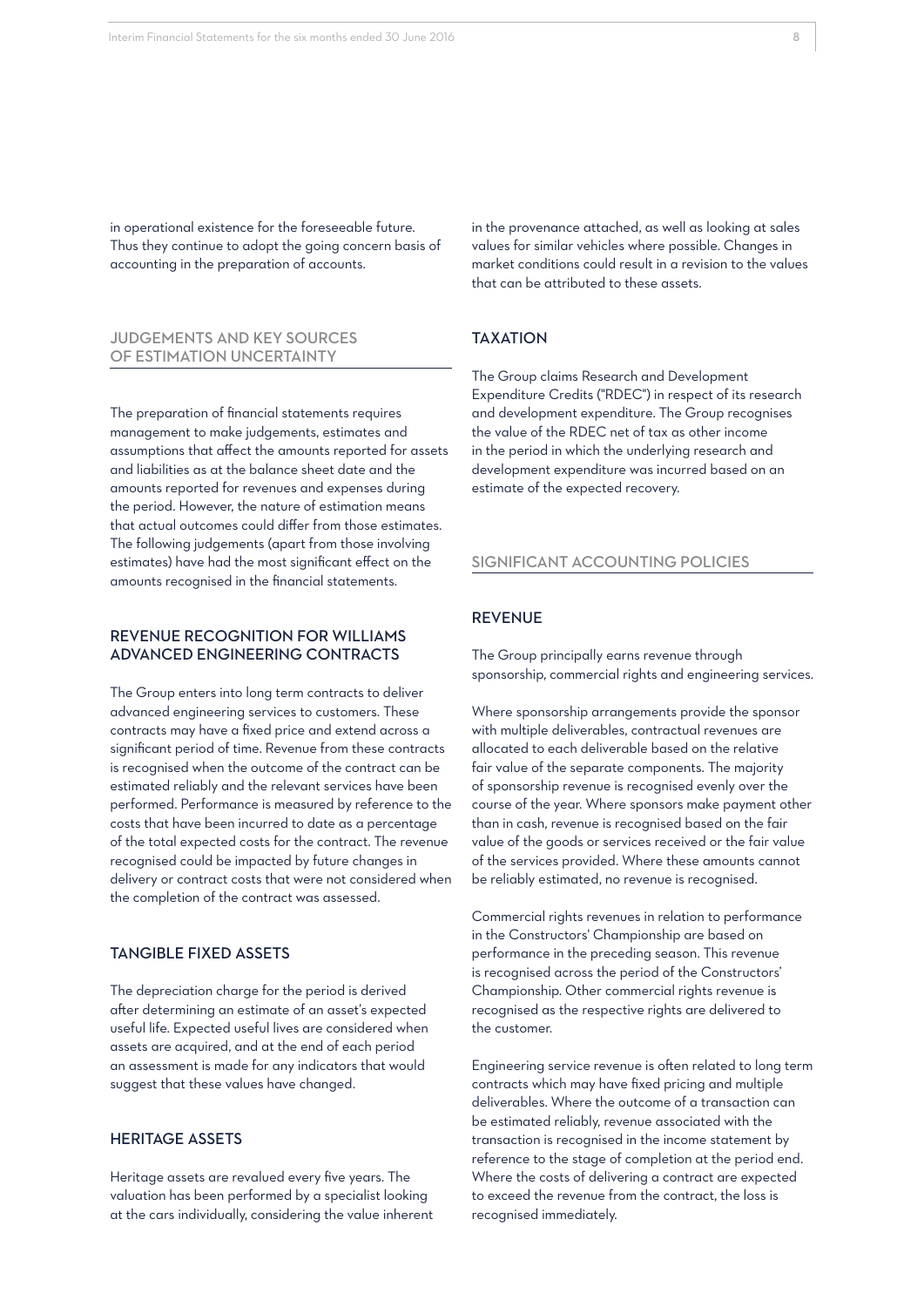#### GOVERNMENT GRANTS

Grant income is recognised using the accrual method and included within other operating income.

## RESEARCH AND DEVELOPMENT

The Group is heavily committed to research and development activities so as to maintain its position as a world leader in motor sport and advanced engineering. All expenditure on research and development is expensed as incurred.

The Group claims Research and Development Expenditure Credits ("RDEC") in respect of its research and development expenditure. The Group recognises the value of the RDEC net of tax as other income in the period in which the underlying research and development expenditure was incurred. The net RDEC receivable is recognised within other debtors.

## INVESTMENTS

Investments in subsidiary companies are held at cost less accumulated impairment losses.

#### HERITAGE ASSETS

The Group maintains a collection of historic Formula One cars. These assets are held on the balance sheet at valuation. The valuation has been performed by a specialist looking at the cars individually, considering the value inherent in the provenance attached (e.g. championship winning cars), as well as looking at sales values for similar vehicles where possible. Assets are revalued every five years and gains and losses are recognised in other comprehensive income. Formula One racing cars retained at the end of each season are initially recorded as heritage assets with a value of £50,000 up until a revaluation takes place.

## PROPERTY, PLANT AND EQUIPMENT

All property, plant and equipment is initially recorded at cost. Depreciation is calculated so as to write off the cost of an asset, over the useful economic life of that asset as shown below.

Assets classified as plant, wind tunnel, pit & motor vehicles and computer hardware are presented as plant and machinery assets in the notes to the accounts. A nil depreciation rate is provided in respect of freehold land. No depreciation is charged during the period of construction. Assets in the course of construction are stated at cost and are not depreciated until they are available for use. Upon completion of construction, such assets will be transferred to appropriate asset categories and depreciated accordingly.

| Asset class           | Depreciation method and rate            |
|-----------------------|-----------------------------------------|
| Freehold buildings    | 50 years straight-line                  |
| Plant                 | 6 years straight-line                   |
| Wind tunnel           | Between 8 and 25 years<br>straight-line |
| Pit & motor vehicles  | 3 years straight-line                   |
| Computer hardware     | 3 years straight-line                   |
| Fixtures and fittings | 6 years straight-line                   |

## INTANGIBLE ASSETS

Intangible assets comprise software which is initially recorded at cost. Amortisation is calculated so as to write off the cost of an asset over a useful economic life of three years.

#### STOCK AND WORK IN PROGRESS

Stock and work in progress are valued at the lower of cost and net realisable value, after due regard for obsolete and slow moving stocks. Net realisable value is based on selling price less anticipated costs to completion and selling costs. Cost includes all direct costs and an appropriate proportion of fixed and variable overheads.

### LEASING AND HIRE PURCHASE **COMMITMENTS**

Assets held under finance leases, which are leases where substantially all the risks and rewards of ownership of the asset have passed to the Group, and hire purchase contracts are capitalised in the balance sheet and depreciated over the shorter of the lease term and asset's useful lives. A corresponding liability is recognised for the lower of the fair value of the leased asset and the present value of the minimum lease payments in the balance sheet. Lease payments are apportioned between the reduction of the lease liability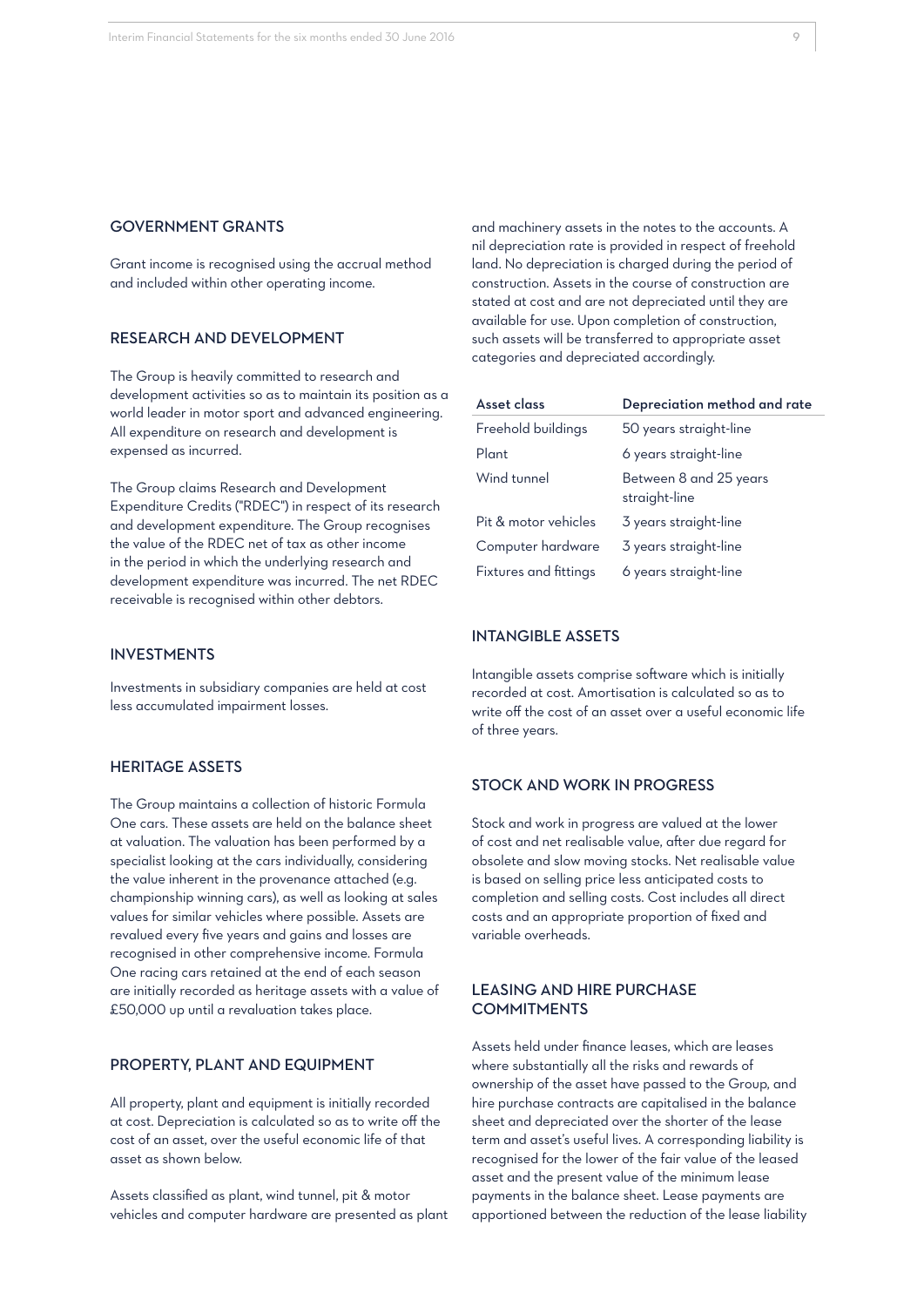and finance charges so as to achieve a constant rate of interest on the remaining balance of the liability.

Rentals payable under operating leases are recognised as an expense on a straight line basis over the lease term.

## EQUITY-BASED COMPENSATION

The Group issues equity-settled share-based payments to certain employees. Equity-settled share-based payments are measured at fair value at the date of grant. The fair value determined at the grant date of the equity-settled share-based payments is expensed on a straight-line basis over the vesting period, based on the Group's estimate of the shares that will eventually vest, with a corresponding entry in equity.

The Company has no employees and thus there is no charge in its income statement for share-based payments. The charge for share-based payments has been recognised as an increase in cost of investment in subsidiaries.

### DERIVATIVE FINANCIAL INSTRUMENTS

The Group uses forward foreign currency contracts to reduce exposure to foreign exchange rates. Derivative financial instruments are initially measured at fair value on the date at which the derivative contract is entered into and are subsequently measured at fair value through profit or loss. Derivatives are carried as assets when the fair value is positive and as liabilities when the fair value is negative. The fair value of the forward contracts is calculated by reference to current forward exchange contracts with similar maturity profiles.

#### TRADE PAYABLES AND RECEIVABLES

Trade payables and trade receivables are not interest bearing and are payable or receivable within one year. They are recorded at their nominal value less any allowance for estimated irrecoverable amounts. Any losses arising from impairment are recognised in the income statement.

#### BANK BORROWINGS AND OVERDRAFTS

Interest bearing loans and overdrafts are initially measured at fair value (which is equal to cost at

inception), and are subsequently measured at amortised cost, using the effective interest rate method. Any difference between the proceeds net of transaction costs and the amount due on settlement of borrowings is recognised over the term of the borrowing.

## FOREIGN CURRENCY

Monetary assets and liabilities denominated in foreign currencies are translated into sterling at rates of exchange ruling at the balance sheet date. Transactions in foreign currencies are translated into sterling at the rate of exchange prevailing at the transaction date. All profits and losses on exchange are recognised within the statement of comprehensive income.

## DISCONTINUED OPERATIONS

The Group recognises as discontinued operations components which have been disposed of which represented a separate major line of business or operation.

## **PENSIONS**

The Group operates a defined contribution pension scheme. The pension costs charged in the financial statements represent the contributions payable by the Group during the period. The Group does not operate any defined benefit retirement arrangements.

## TREASURY SHARES

Treasury shares held by the Employee Benefit Trust are classified in capital and reserves and recognised at cost. Consideration received for the sale of such shares is also recognised in equity, with any difference between the proceeds from sale and the original cost taken to the profit and loss reserve. No gain or loss is recognised on the purchase, sale, issue or cancellation of equity shares.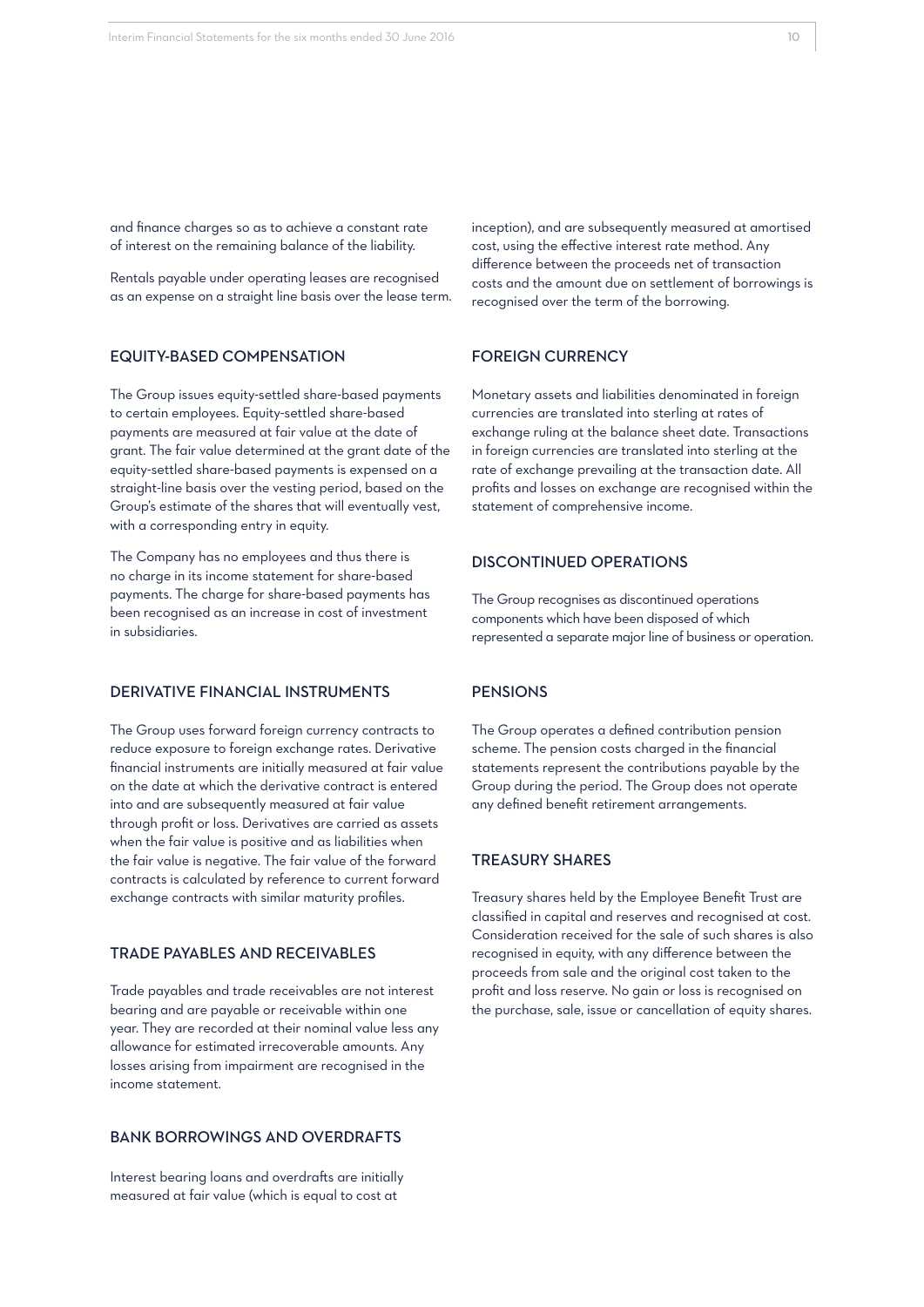## 2. SEGMENTAL ANALYSIS

The Directors monitor the performance of the Group by reference to the results of core activities. Core activities relate to motorsport and advanced engineering activity. A segmental analysis of the Group's performance is attached below.

SIX MONTHS ENDED 30 JUNE 2016

|                                                             | Formula One | <b>WAE</b> | Other   | Total  |
|-------------------------------------------------------------|-------------|------------|---------|--------|
|                                                             | £000        | £000       | £000    | £000   |
| Revenue                                                     | 51,352      | 20,560     | 8,071   | 79,983 |
| Other operating income                                      | 6.501       | 883        | 98      | 7,482  |
|                                                             | 57,853      | 21,443     | 8.169   | 87,465 |
| Net profit/(loss) on ordinary<br>activities before taxation | 2,697       | 3,245      | (3,750) | 2,192  |

## SIX MONTHS ENDED 30 JUNE 2015

|                                                    | <b>Formula One</b> | <b>WAE</b> | Other                    | Total   |
|----------------------------------------------------|--------------------|------------|--------------------------|---------|
|                                                    | £000               | £000       | £000                     | £000    |
| Revenue                                            | 51,447             | 10,748     | 861                      | 63,056  |
| Other operating income                             | 2.146              | 869        | $\overline{\phantom{a}}$ | 3,015   |
|                                                    | 53,593             | 11.617     | 861                      | 66,071  |
| Net loss on ordinary activities<br>before taxation | (1,014)            | (103)      | (3,608)                  | (4,519) |

## 3. INTEREST PAYABLE AND SIMILAR CHARGES

|                                                                 | 2016 | 2015 |
|-----------------------------------------------------------------|------|------|
|                                                                 | £000 | £000 |
| Interest on bank borrowings                                     | 469  | 465  |
| Interest payable on finance leases and hire purchase agreements | 29   | 35   |
|                                                                 | 498  | 500  |

## 4. TAXATION

The Group has estimated losses of approximately £115.8 million (2015: £123.9 million) available to carry forward against future trading profits. No deferred tax asset has been recognised in respect of these losses due to the uncertainty of the period over which they will be offset against taxable profits.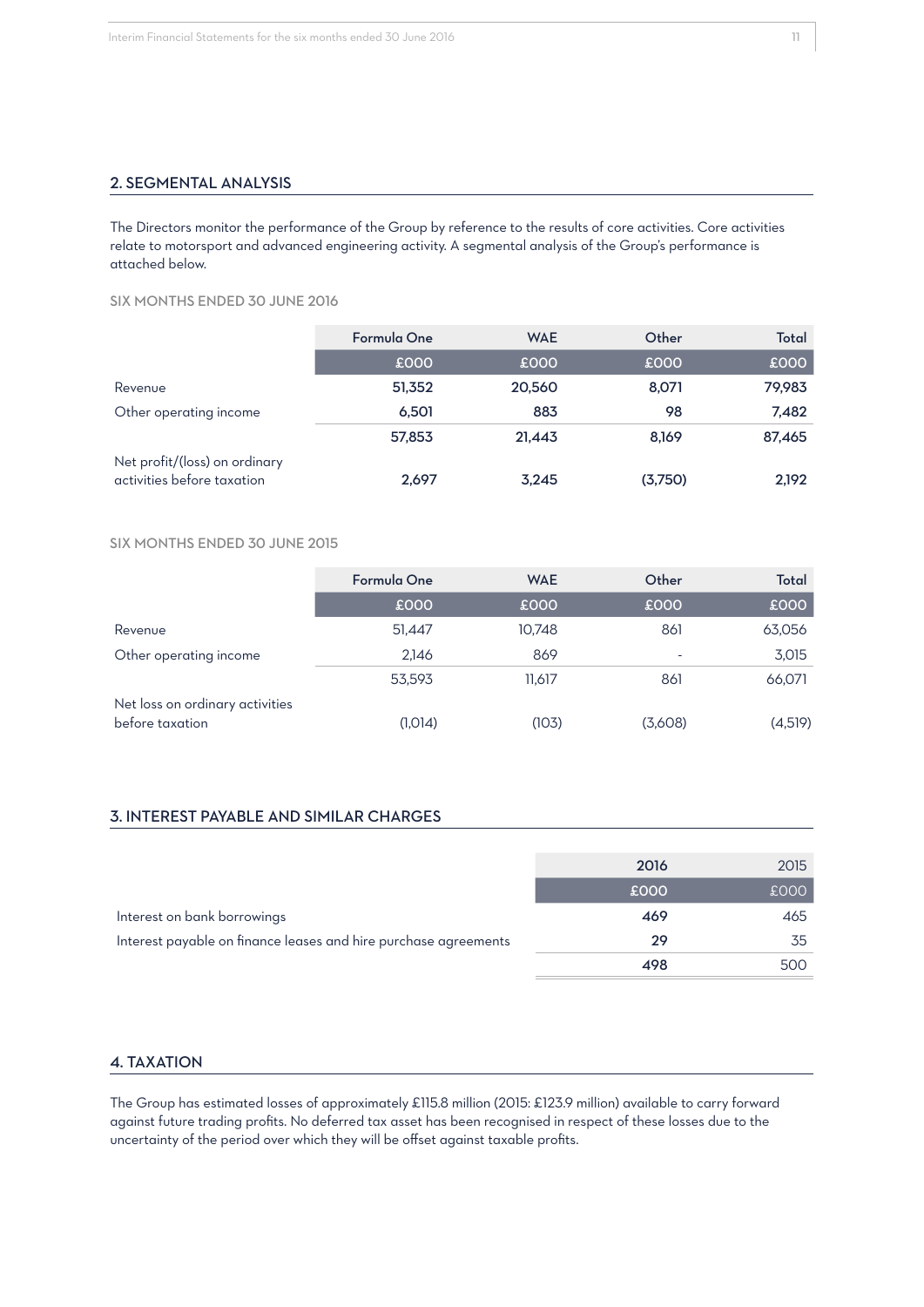## 5. EARNINGS/(LOSS) PER SHARE

|                                                                                     | 2016       | 2015       |
|-------------------------------------------------------------------------------------|------------|------------|
|                                                                                     | No.        | No.        |
| Ordinary shares in issue                                                            | 10,000,000 | 10,000,000 |
| Weighted average number of shares held by WGP Trust                                 | (350,000)  | (350,000)  |
| Weighted average number of shares for the purposes of basic<br>earnings per share   | 9,650,000  | 9,650,000  |
| Effect of share options on dilutive potential ordinary shares                       | 290,000    |            |
| Weighted average number of shares for the purposes of diluted<br>earnings per share | 9,940,000  | 9,650,000  |

## 6. INTANGIBLE FIXED ASSETS

|                       | Software | Total |
|-----------------------|----------|-------|
|                       | £000     | £000  |
|                       |          |       |
| Cost                  |          |       |
| At 1 January 2016     | 1,082    | 1,082 |
| Additions             | 399      | 399   |
| <b>Transfers</b>      | 50       | 50    |
| At 30 June 2016       | 1,531    | 1,531 |
|                       |          |       |
| Amortisation          |          |       |
| At 1 January 2016     | 804      | 804   |
| Charge for the period | 90       | 90    |
| At 30 June 2016       | 894      | 894   |
|                       |          |       |
| Net book value        |          |       |
| At 30 June 2016       | 637      | 637   |
| At 1 January 2016     | 278      | 278   |

## 7. HERITAGE ASSETS

|                   | £000   |
|-------------------|--------|
| Valuation         |        |
| At 1 January 2016 | 22,346 |
| Disposals         | (50)   |
| At 30 June 2016   | 22,296 |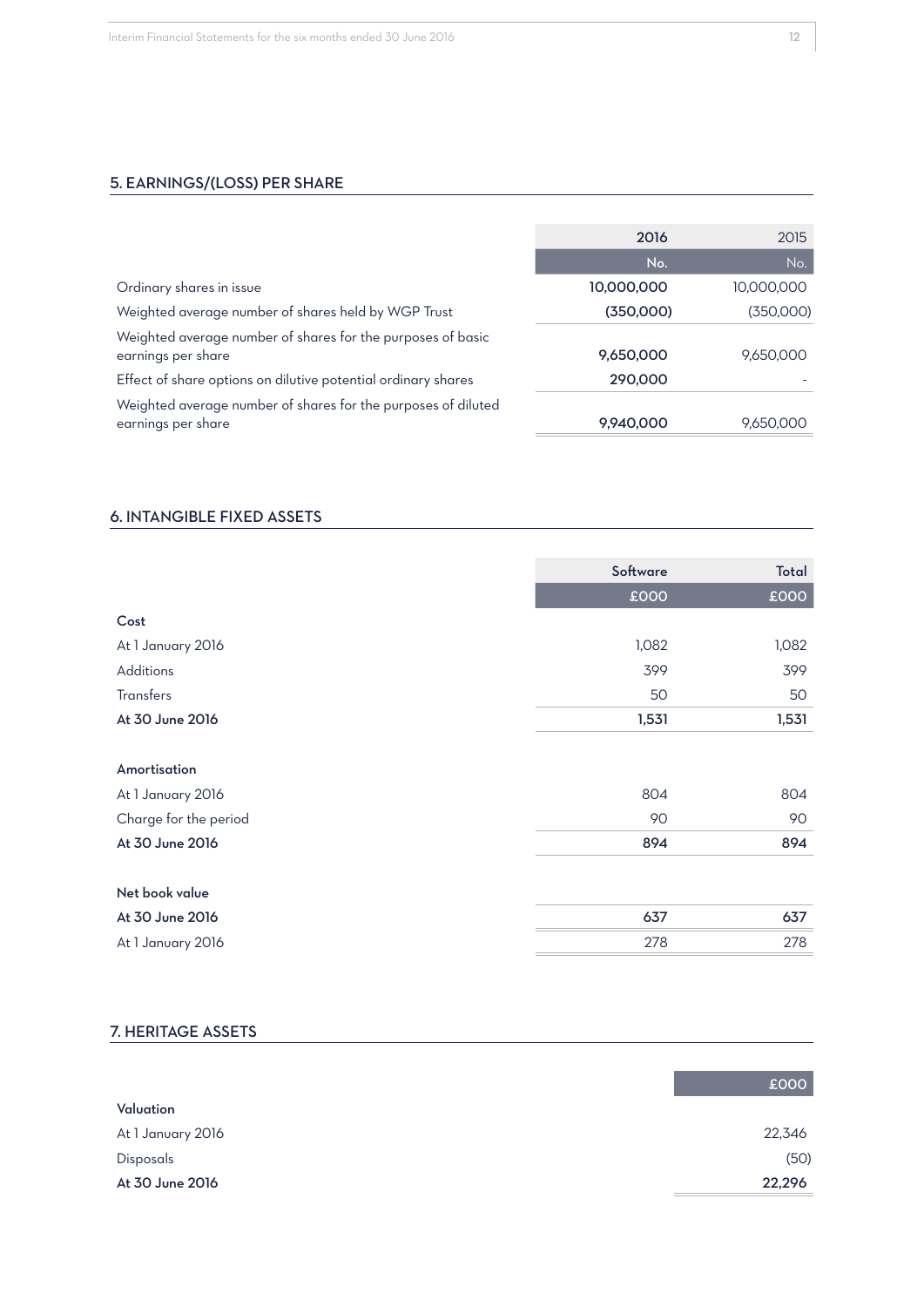## 8. TANGIBLE FIXED ASSETS

|                       | <b>Freehold land</b><br>and buildings | Plant and<br>machinery | <b>Fixtures</b> and<br>fittings | Assets in the<br>course of<br>construction | Total  |
|-----------------------|---------------------------------------|------------------------|---------------------------------|--------------------------------------------|--------|
|                       | £000                                  | £000                   | £000                            | £000                                       | £000   |
| Cost                  |                                       |                        |                                 |                                            |        |
| At 1 January 2016     | 29,968                                | 44,992                 | 1,588                           | 1,688                                      | 78,236 |
| Additions             | 643                                   | 1,973                  | 18                              | 1,551                                      | 4,185  |
| Transfers             | 199                                   | 876                    |                                 | (1,125)                                    | (50)   |
| At 30 June 2016       | 30,810                                | 47,841                 | 1,606                           | 2,114                                      | 82,371 |
| Depreciation          |                                       |                        |                                 |                                            |        |
| At 1 January 2016     | 329                                   | 35,566                 | 853                             |                                            | 36,748 |
| Charge for the period | 165                                   | 1,434                  | 117                             | $\overline{\phantom{a}}$                   | 1,716  |
| At 30 June 2016       | 494                                   | 37,000                 | 970                             | $\overline{\phantom{m}}$                   | 38,464 |
| Net book value        |                                       |                        |                                 |                                            |        |
| At 30 June 2016       | 30,316                                | 10,841                 | 636                             | 2,114                                      | 43,907 |
| At 1 January 2016     | 29,639                                | 9,426                  | 735                             | 1,688                                      | 41,488 |

## 9. NOTES TO THE CONSOLIDATED STATEMENT OF CASH FLOWS RECONCILIATION OF PROFIT/(LOSS) TO NET CASH FLOW FROM OPERATING ACTIVITIES

|                                                                                       | <b>Note</b> | 2016    | 2015    |
|---------------------------------------------------------------------------------------|-------------|---------|---------|
|                                                                                       |             | £000    | £000    |
| Profit/(loss) for the period                                                          |             | 2,192   | (4,519) |
| Net finance costs                                                                     |             | 498     | 500     |
| Movement on derivative financial instruments at<br>fair value through profit and loss |             | 2,704   | (438)   |
| Depreciation and amortisation charges                                                 | 6, 8        | 1,806   | 2,662   |
| Equity based compensation                                                             |             | 531     | 364     |
| Profit on disposal of fixed assets                                                    |             | (111)   | (425)   |
| Increase in stocks                                                                    |             | (1,857) | (80)    |
| Decrease in debtors                                                                   |             | 4,186   | 6,705   |
| Increase in creditors                                                                 |             | 7,442   | 1,991   |
| Net cash inflow from operating activities                                             |             | 17,391  | 6,760   |